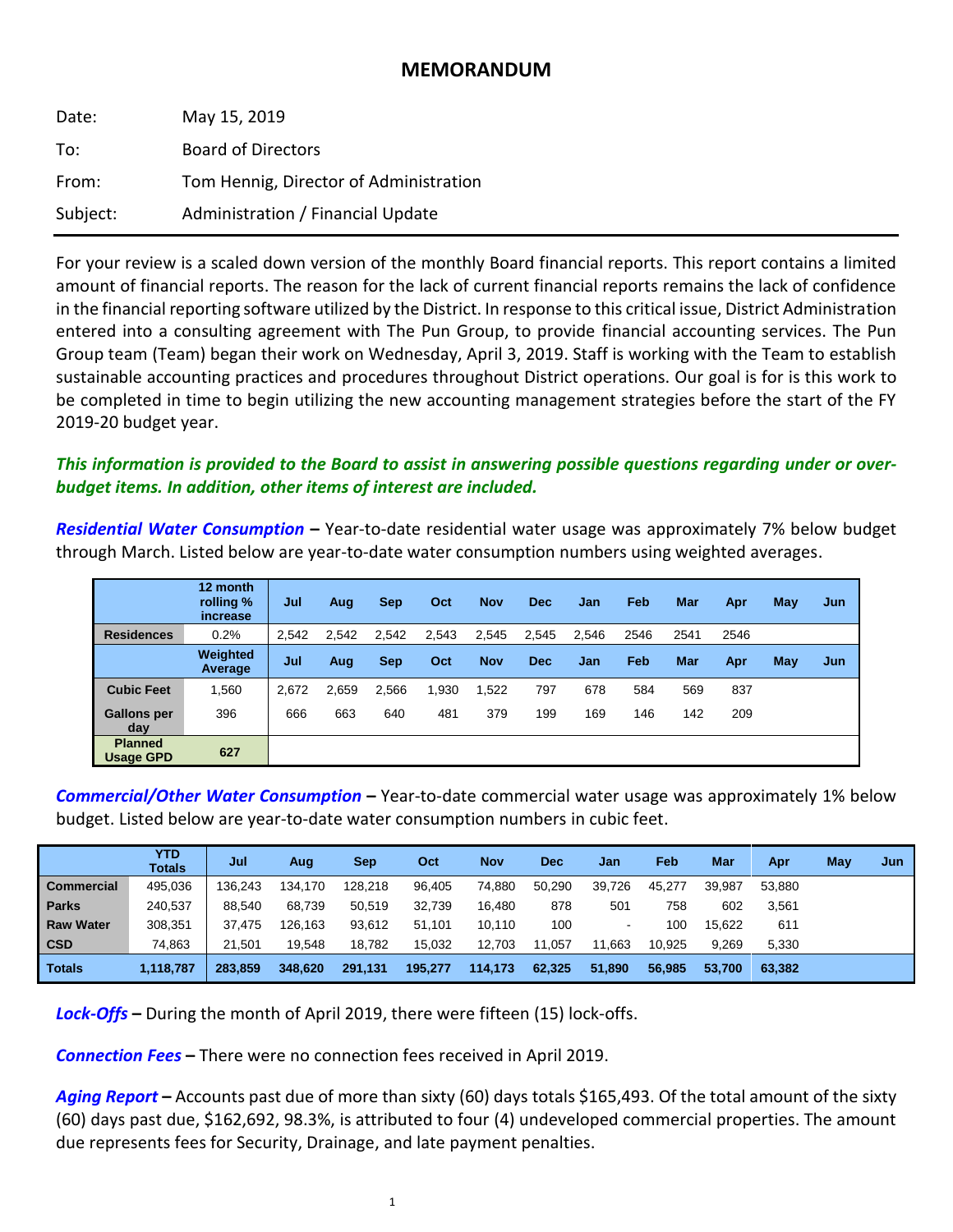*Summary of Reserve Accounts as of February 28, 2019 –* The District's reserve accounts began the 2018-19 fiscal year with a balance of \$5,825,224 and have a net increase of \$280,876 through the end of February 2019. Staff continues to validate all reserve contributions and expects there will be additional adjustments as we continue to identify past practices for allocation of monthly interest and sales revenue. Staff is also working to complete a detailed analysis of all reserve funds and plans to prepare a report for the June Board meeting.

### *Reserve Fund Balances*

| <b>Reserve Descriptions</b>                     | <b>Fiscal Yr Beg</b><br><b>Balance</b><br><b>July 1, 2018</b> | <b>YTD Collected &amp;</b><br><b>Interest Earned</b> | <b>YTD Spent</b> | <b>Period End</b><br><b>Balance</b><br>Feb 28, 2019 |
|-------------------------------------------------|---------------------------------------------------------------|------------------------------------------------------|------------------|-----------------------------------------------------|
| Water Capital Replacement (200-2505)            | 1,375,775                                                     | 136,437                                              | 78.981           | 1,433,231                                           |
| Sewer Capital Replacement (250-2505)            | 2,745,922                                                     | 250,039                                              | 98,476           | 2,897,485                                           |
| Drainage Capital Replacement (260-2505)         | 108,771                                                       | 21,103                                               | 507              | 129,366                                             |
| <b>Security Capital Replacement (500-2505)</b>  | 121,869                                                       | 30,773                                               | 16,354           | 136,288                                             |
| Admin Capital Replacement (xxx-2505-99)         | 87,096                                                        | 75                                                   | (0)              | 87,171                                              |
| Sewer Capital Improvement Connection (250-2500) | 4,134                                                         | 68                                                   | 19               | 4,183                                               |
| Capital Improvement (xxx-2510)                  | 349,075                                                       | 28,608                                               | 13,710           | 363,972                                             |
| <b>Water Supply Augmentation (200-2511)</b>     | 1,744,938                                                     | 71,007                                               | 22,509           | 1,793,436                                           |
| <b>WTP Construction Fund Reserve (200-2513)</b> | (702, 387)                                                    | 130,700                                              | 157,258          | (728, 945)                                          |
| Security Impact Fee Reserves (500-2513)         | (9,969)                                                       | 1,246                                                | 1,364            | (10,087)                                            |
| <b>Total Reserves</b>                           | 5,825,224                                                     | 670,056                                              | 389.178          | 6,106,100                                           |

# *Inter-fund Borrowing Balances*

| <b>Inter-fund Borrowing</b>              | <b>Fiscal Yr Beg</b><br><b>Balance</b><br><b>July 1, 2018</b> | <b>YTD Interest</b> | <b>YTD</b><br><b>Repayment</b> | <b>Period End</b><br><b>Balance</b><br>Feb 28, 2019 |
|------------------------------------------|---------------------------------------------------------------|---------------------|--------------------------------|-----------------------------------------------------|
| <b>WTP Construction Loan from Sewer</b>  | 996,749                                                       | 13.826              | 93.700                         | 903,050                                             |
| <b>WTP Construction Loan from WSA</b>    | 332,250                                                       | 4,609               | 31,227                         | 301,022                                             |
| Security N. Gate Loan from Drainage Fund | 40,367                                                        | 484                 | 15.224                         | 25,143                                              |
| <b>Total Inter-fund Borrowing</b>        | 1,369,366                                                     | 18,919              | 140,151                        | 1,229,215                                           |

*Budget to Actual Comparison Details (year-to-date through February 28, 2019)*

#### *Revenues*

**Water Charges,** year-to-date, are *below* **budget \$46,562 or (0.03%) Sewer Charges,** year-to-date, are *above* **budget \$955 or 0.001% Drainage Charges,** year-to-date, are **below budget \$1,352 or (0.06%) Solid Waste Charges,** year-to-date, are *above* **budget \$3,838 or 0.009% Security Charges,** year-to-date, are *below* **budget \$1,149 or (0.002%)**